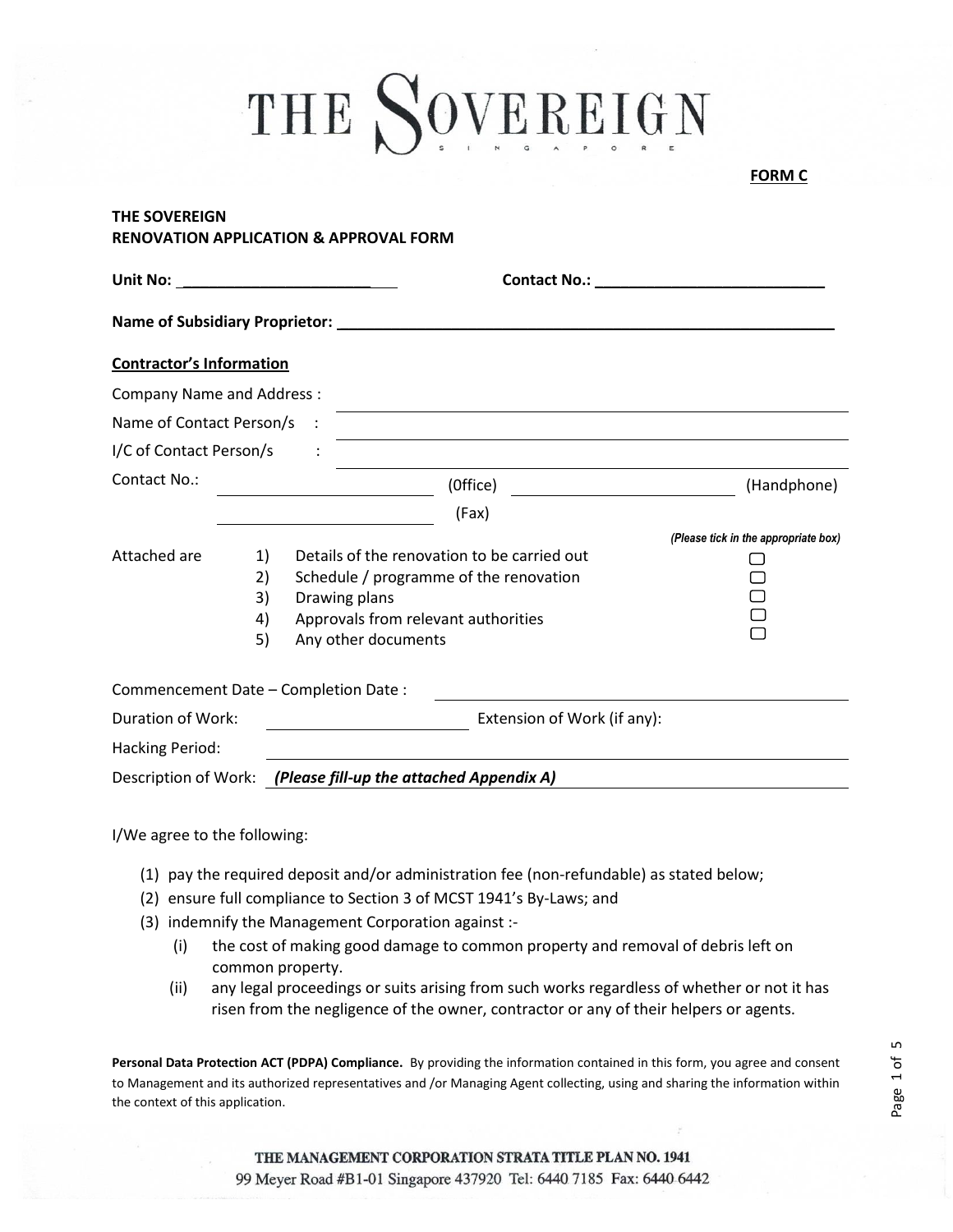### **FORM C**

In the event of any disagreement, the decision of the Management shall be final and conclusive and the Contractor shall be bound by the Management's decision. The deposit shall be refunded free of interest after the Management is satisfied that there is no damage caused to the common property.

We acknowledge that not withstanding any approval granted by the MCST for the stipulated renovation to be carried out, it is still our responsibility to seek relevant professional advice as well as to obtain relevant statutory authorities' approval before carrying out the renovation. We will undertake to provide full and total protection in the common property, lift, car, panel, floor and lobbies with canvas padding when transporting materials, etc.

| Signature of Subsidiary Proprietor | Signature of Contractor Company's Stamp |
|------------------------------------|-----------------------------------------|
| Date:                              | Date:                                   |

\*NB: The Security Deposit will be released only when the Management is satisfied that the renovation has been satisfactorily discharged upon checking.

### **Administration Fee (Non-refundable) & Security Deposit (Refundable) Payable**

Payments are to be made by cheque payable to "**Mgt. Corpn. ST Plan No. 1941**".

| Less than 30 days renovation<br>More than 30 days and less than 80 days renovation<br>More than 80 days renovation<br>Noisy work more than 20 days | <b><i>SNIL</i></b><br>\$200<br>$$200 + $500$<br>\$500 per day | Admin Fee<br>Admin Fee<br>Admin Fee<br>Admin Fee |
|----------------------------------------------------------------------------------------------------------------------------------------------------|---------------------------------------------------------------|--------------------------------------------------|
| Noisy work not exceeding 20 days                                                                                                                   | \$1000                                                        | <b>Security Deposit</b>                          |
| Noisy work more than 20 days                                                                                                                       | \$1000<br>\$1000                                              | + Security Deposit                               |
| Renovation less than 40 days in aggregate with<br>noisy work in aggregate not more than 10 days                                                    | subsequent renovation<br>permitted after 6 months             |                                                  |
| Renovation more than 40 days in aggregate with<br>noisy work in aggregate not more than 10 days                                                    | subsequent renovation<br>permitted after 12 months            |                                                  |

**Personal Data Protection ACT (PDPA) Compliance.** By providing the information contained in this form, you agree and consent to Management and its authorized representatives and /or Managing Agent collecting, using and sharing the information within the context of this application.

Page 2 of 5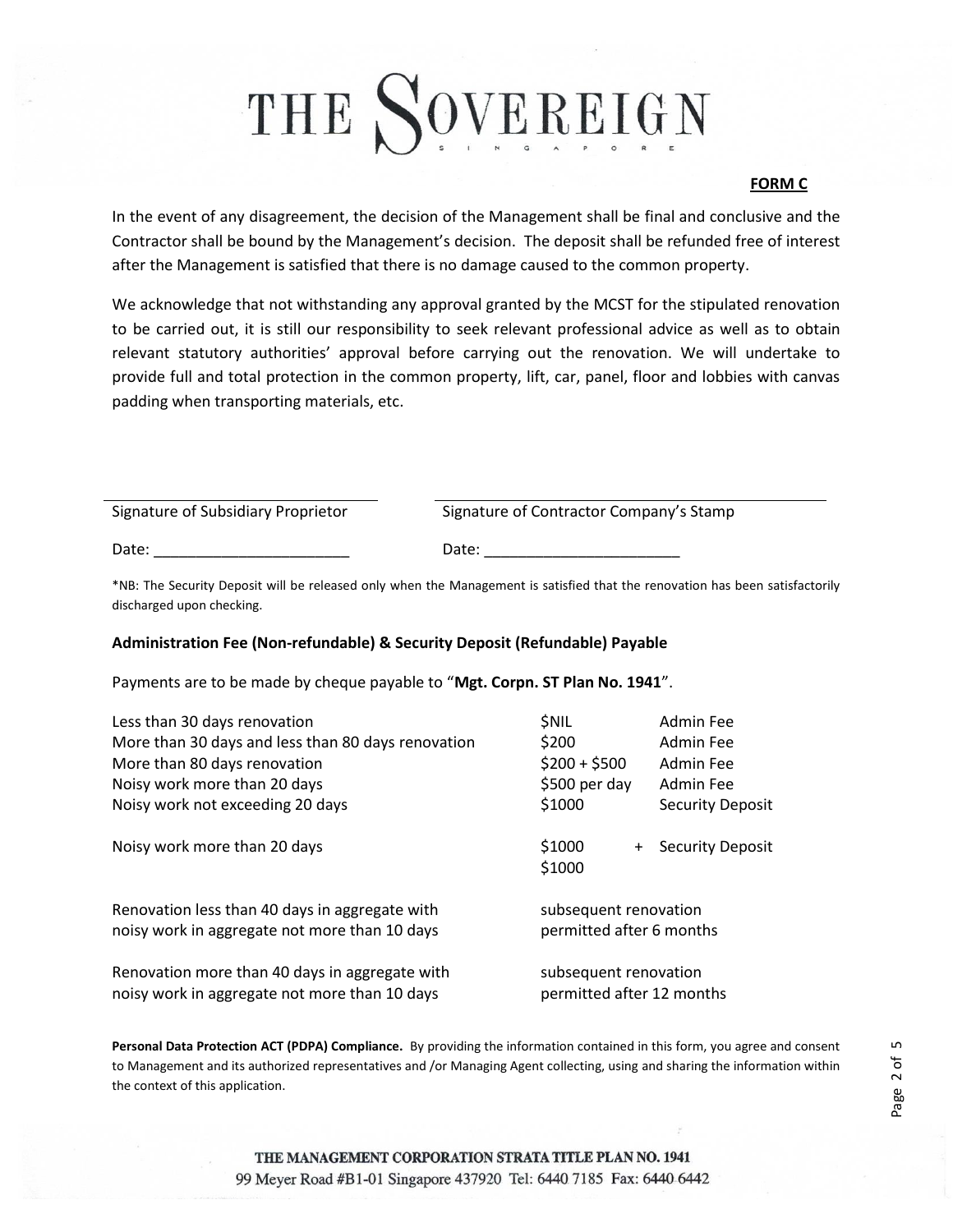#### **FORM C**

#### **For Official Use Only**

| <b>Type</b>                               | <b>Received</b><br>By | Date<br><b>Received</b> | Approval<br>Given By | <b>Deposit</b><br><b>Received By</b> | Date<br>Returned | <b>Received By</b><br>(Signature & Name) |
|-------------------------------------------|-----------------------|-------------------------|----------------------|--------------------------------------|------------------|------------------------------------------|
| Initial Security Deposit \$1000           |                       |                         |                      |                                      |                  |                                          |
| (Cheque No. _______________)              |                       |                         |                      |                                      |                  |                                          |
| <b>Additional Security Deposit \$1000</b> |                       |                         |                      |                                      |                  |                                          |
|                                           |                       |                         |                      |                                      |                  |                                          |
| Admin Fee \$200                           |                       |                         |                      |                                      |                  |                                          |
| (Cheque No.___________________)           |                       |                         |                      |                                      |                  |                                          |
| Additional Admin Fee \$500                |                       |                         |                      |                                      |                  |                                          |
|                                           |                       |                         |                      |                                      |                  |                                          |

## **Please NOTE: Upon completion, please call the Management office at 6440 7185 or 6440 5647 or Security at 6440 1548 for a joint inspection, so that the deposit cheque can be released.**

**Personal Data Protection ACT (PDPA) Compliance.** By providing the information contained in this form, you agree and consent to Management and its authorized representatives and /or Managing Agent collecting, using and sharing the information within the context of this application.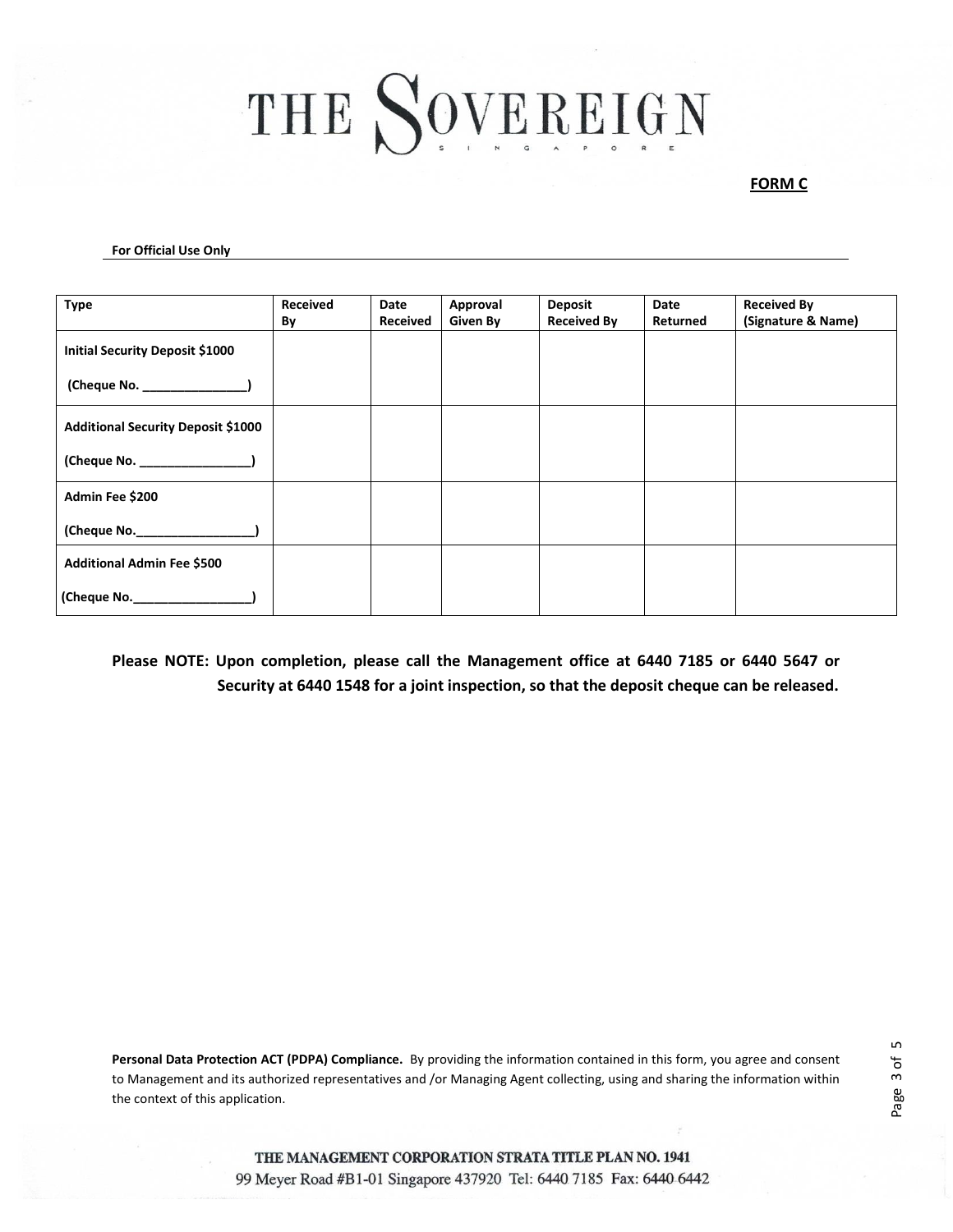## **THE SOVEREIGN RENOVATION APPLICATION & APPROVAL FORM**

### *CERTIFICATE OF COMPLETION / DISCHARGE*

| Unit No:                 |                                  | <b>Completion Date:</b>        |  |  |
|--------------------------|----------------------------------|--------------------------------|--|--|
| Defects / Irregularities |                                  | <b>Locations / Description</b> |  |  |
| $\mathbf{1}$ .           | Debris not removed               |                                |  |  |
| 2.                       | Dirtied areas                    |                                |  |  |
| 3.                       | Damaged walls                    |                                |  |  |
| 4.                       | Damaged floors                   |                                |  |  |
| 5                        | Damaged lifts                    |                                |  |  |
| 6.                       | Damaged electrical installations |                                |  |  |
| 7.                       | Damaged landscape                |                                |  |  |
| 8.                       | Damaged plumber boxes            |                                |  |  |
| 9.                       | <b>Others</b>                    |                                |  |  |

We have jointly inspected the premises and agreed to the remarks stated above. The following damages to the common property have arisen and/or the following cleaning up/removal of debris has to be carried out:

We agree that in view of the above defects/irregularities, a sum of  $\zeta$  and  $\zeta$ , payable to **"Mgt. Corpn. ST Plan No. 1941",** will be deducted from the security deposit and the remaining sum of \$ \_\_\_\_\_\_\_\_\_\_\_\_\_\_\_\_\_ will be refunded to \_\_\_\_\_\_\_\_\_\_\_\_\_\_

Name/Signature of Contractor

Name/Signature of MCST1941's staff

Date:

Date: \_\_\_\_\_\_\_\_\_\_\_\_\_\_\_\_\_\_\_\_\_\_\_

**Personal Data Protection ACT (PDPA) Compliance.** By providing the information contained in this form, you agree and consent to Management and its authorized representatives and /or Managing Agent collecting, using and sharing the information within the context of this application.

**FORM C FORM C**